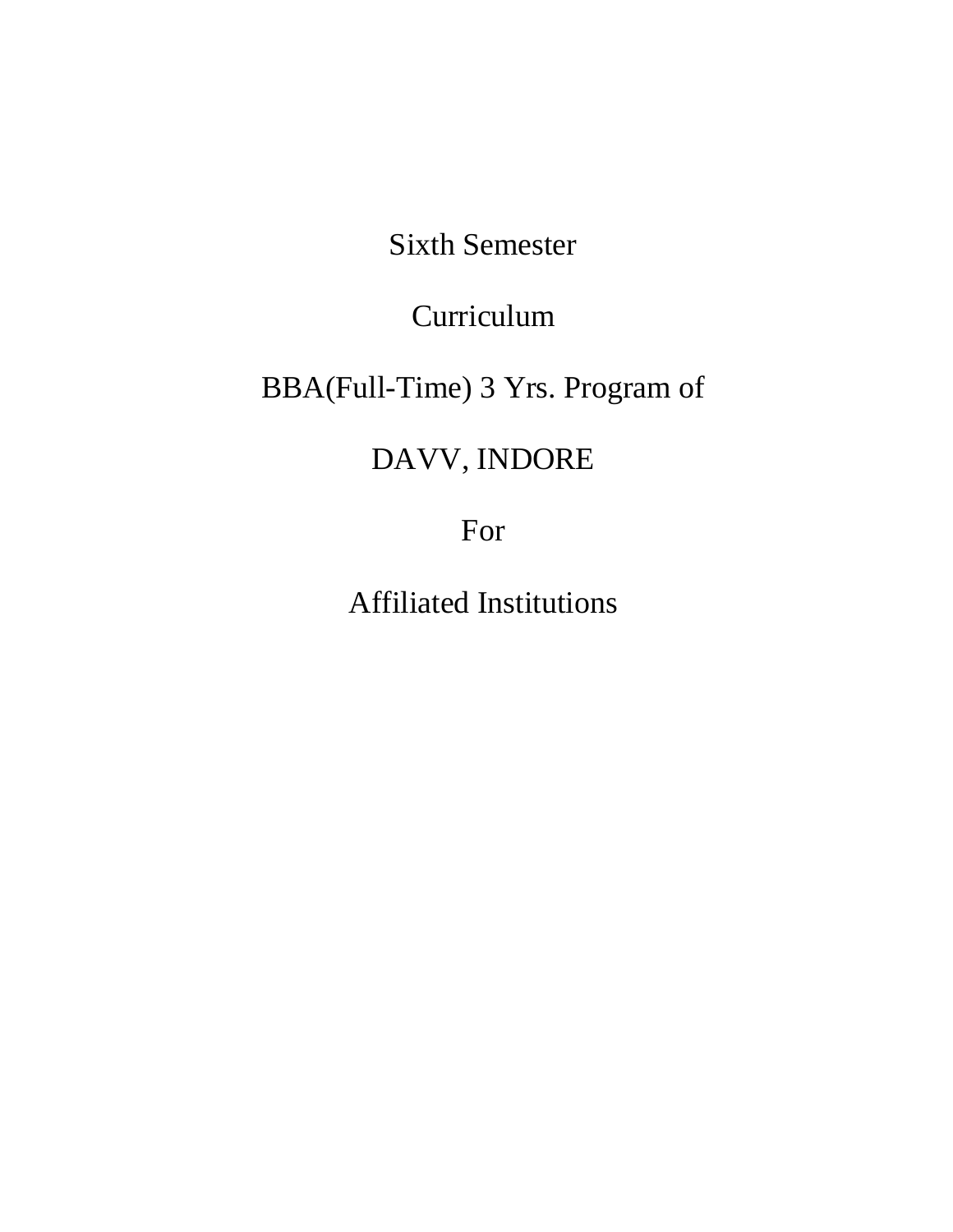# **Semester VI**

| <b>BB601</b>  | <b>Total Quality Management</b>                |
|---------------|------------------------------------------------|
| <b>BB602</b>  | Retail Management                              |
| <b>BB603</b>  | Strategic Management                           |
| <b>BB604</b>  | Indian Ethos in Management                     |
| <b>BB605M</b> | <b>Marketing of Services</b>                   |
| <b>BB606M</b> | <b>Consumer Behaviour</b>                      |
| <b>BB605F</b> | <b>Merchant Banking and Financial Services</b> |
| <b>BB606F</b> | <b>International Finance</b>                   |
| <b>BB605H</b> | Performance Management                         |
| <b>BB606H</b> | Leadership Skills and Change Management        |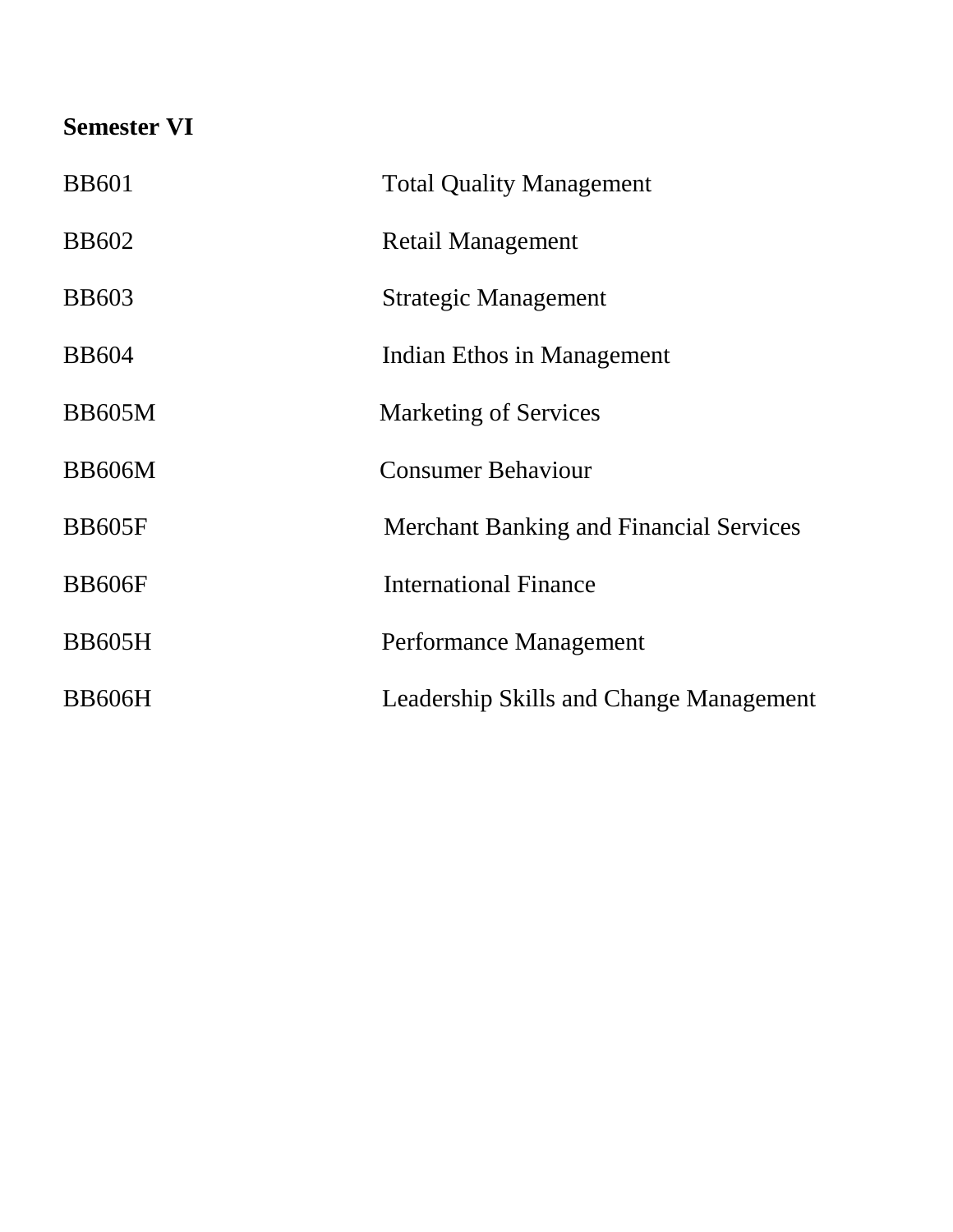## **BB601 Total Quality Management**

**Course Objective:** The objective of this course is to develop an insight and understanding of Total Quality Management

**Examination Scheme**: Students shall be evaluated on two components, internal and end semester examination. The Semester Exam shall be worth 80 marks, it will have two sections A and B. Section A worth 60 marks will comprise of seven theory questions, out of which a student will be required to attempt any four questions. Section B worth 20 marks will contain a case.

| Unit-I   | <b>Introduction</b> – Evolution of quality, Definition, Concept and Features of TQM, Eight building     |
|----------|---------------------------------------------------------------------------------------------------------|
|          | blocks of TQM.                                                                                          |
|          |                                                                                                         |
| Unit-II  | <b>TQM thinkers and Thought</b> – Juran Trilogy, PDSA cycle, 5S, Kaizen, Crosby's theory on Quality     |
|          | Management, Quality Performance Excellence Award- Deming Application Award, European                    |
|          | Quality Award, Malcolm Baldrige National Quality Award.                                                 |
|          |                                                                                                         |
| Unit-III | <b>TQM tools-</b> Benchmarking: Definition, concepts, benefits, elements, reasons for benchmarking,     |
|          | process of benchmarking, FMEA, Quality Function Deployment (QFD) – House of Quality, QFD                |
|          | Process, Benefits, Taguchi Quality Loss Function, Total Productive Maintenance (TPM) – Concept          |
|          | and need.                                                                                               |
|          |                                                                                                         |
| Unit-IV  | <b>Six Sigma</b> -Features of six sigma, Goals of six sigma, DMAIC, Six Sigma implementation.           |
|          |                                                                                                         |
| Unit-V   | <b>Statistical Process Control-</b> Central Tendency, The seven tools of quality, Normal curve, Control |
|          | charts, Process Capability.                                                                             |
|          |                                                                                                         |
| Unit-VI  | Quality Systems-ISO 9000, ISO 9000:2000, ISO 14000, other quality systems.                              |
|          |                                                                                                         |

- **1. Basterfield, Total Quality Management, Pearson Education, New Delhi.**
- **2. Logothitis, Total Quality Management, Prentice Hall of India, New Delhi**
- **3. Janakiraman & Gopal Total Quality Management : Text and cases, Prentice Hall of India, New Delhi**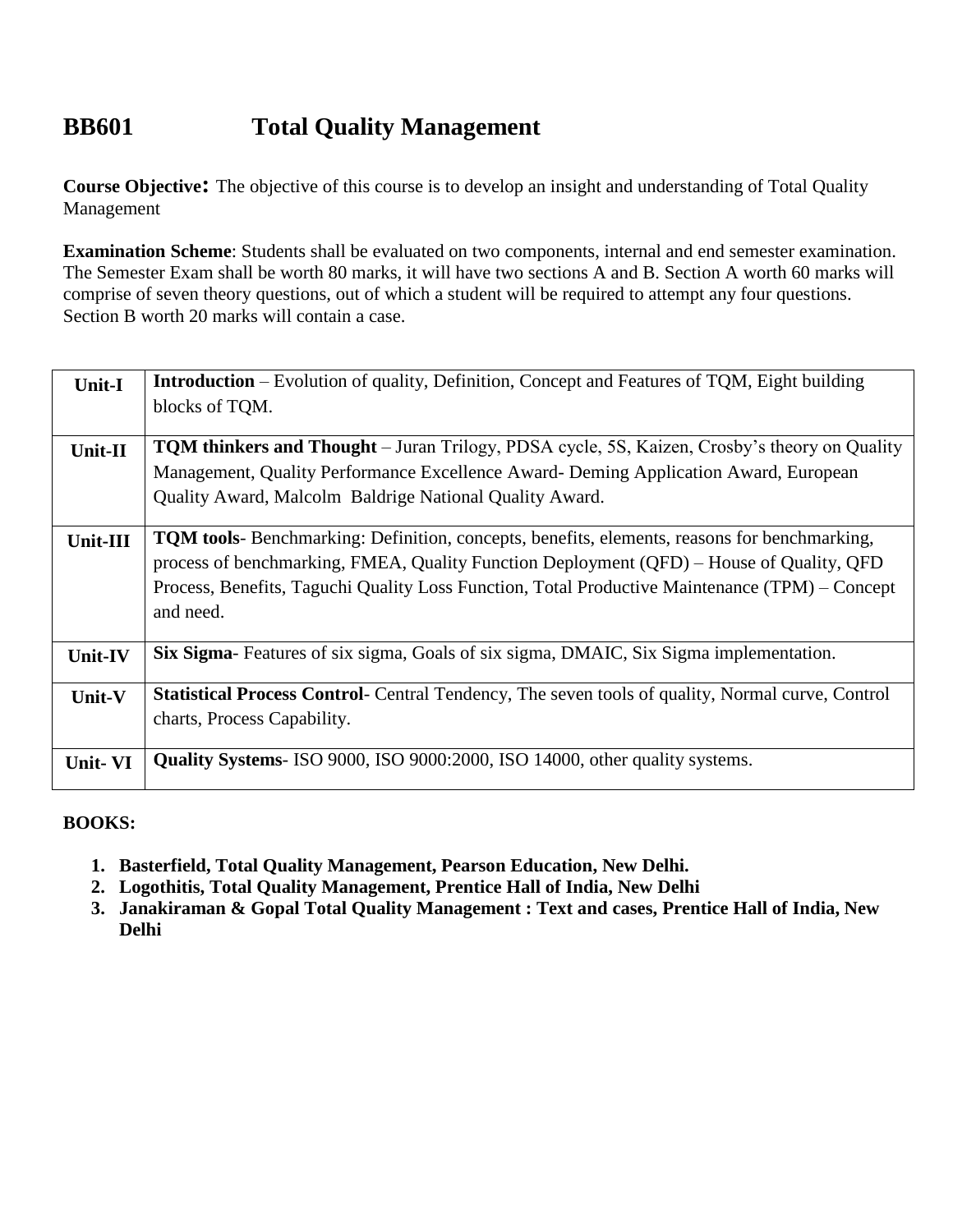# **BB602** Retail Management

**Course Objective:** The objective of this course is to develop an insight and understanding of Retail Management

**Examination Scheme**: Students shall be evaluated on two components, internal and end semester examination. The Semester Exam shall be worth 80 marks, it will have two sections A and B. Section A worth 60 marks will comprise of seven theory questions, out of which a student will be required to attempt any four questions. Section B worth 20 marks will contain a case.

|                | Introduction to retailing: Definition and scope, evolution of retailing, types of retail, trends in                                 |
|----------------|-------------------------------------------------------------------------------------------------------------------------------------|
| Unit-I         | retailing industry, benefits of retailing, retailing environment.                                                                   |
|                |                                                                                                                                     |
|                | <b>Retail purchasing and pricing:</b><br>Purchase management:- Merchandise purchasing, open to buy, open to buy planning, analyzing |
| Unit-II        | the merchandise performance, Pricing strategies:-every day pricing, competitive based pricing,                                      |
|                | price skimming, market-oriented pricing, marginal cost pricing.                                                                     |
|                | Retail price strategies: - mark-up pricing, vendor pricing, competitive pricing, psychological                                      |
|                | pricing.                                                                                                                            |
|                | Retail marketing and promotion: Nature and scope:-relationship marketing, market strategies,                                        |
| Unit-III       | retail research                                                                                                                     |
|                |                                                                                                                                     |
|                | Understanding the retail customer:- retail market, population analysis, demographic analysis,                                       |
|                | consumer behaviour                                                                                                                  |
|                | Retail promotion Mix: - Retail promotion programme, retail advertising media, promotional                                           |
|                | budget.                                                                                                                             |
|                |                                                                                                                                     |
|                | Customer services: - customer services, services quality gaps, service recovery.                                                    |
|                | Information system in retailing: Acquiring and using information strategies, technology in                                          |
| <b>Unit-IV</b> | retail, information sources, retail information system.                                                                             |
|                |                                                                                                                                     |
|                | Retailing in India: Evolution and trends in organised retailing, Indian organised retail market,                                    |
| Unit-V         | FDI in Indian organised retail sector, retail scenario in India, future trends of retail in India.                                  |
|                |                                                                                                                                     |
| Unit-VI        | Ethical and legal issues in Retailing: Dealing with ethical issues, social responsibility,                                          |
|                | environmental orientation, waste reduction at retail stores.                                                                        |
|                |                                                                                                                                     |

- 1. Swapna Pradhan, Retail Management, Tata McGraw Hill, New Delhi
- 2. Gibson Vedamani, Retail Management:Functional Principles and Practives, Jaico Publishing, New Delhi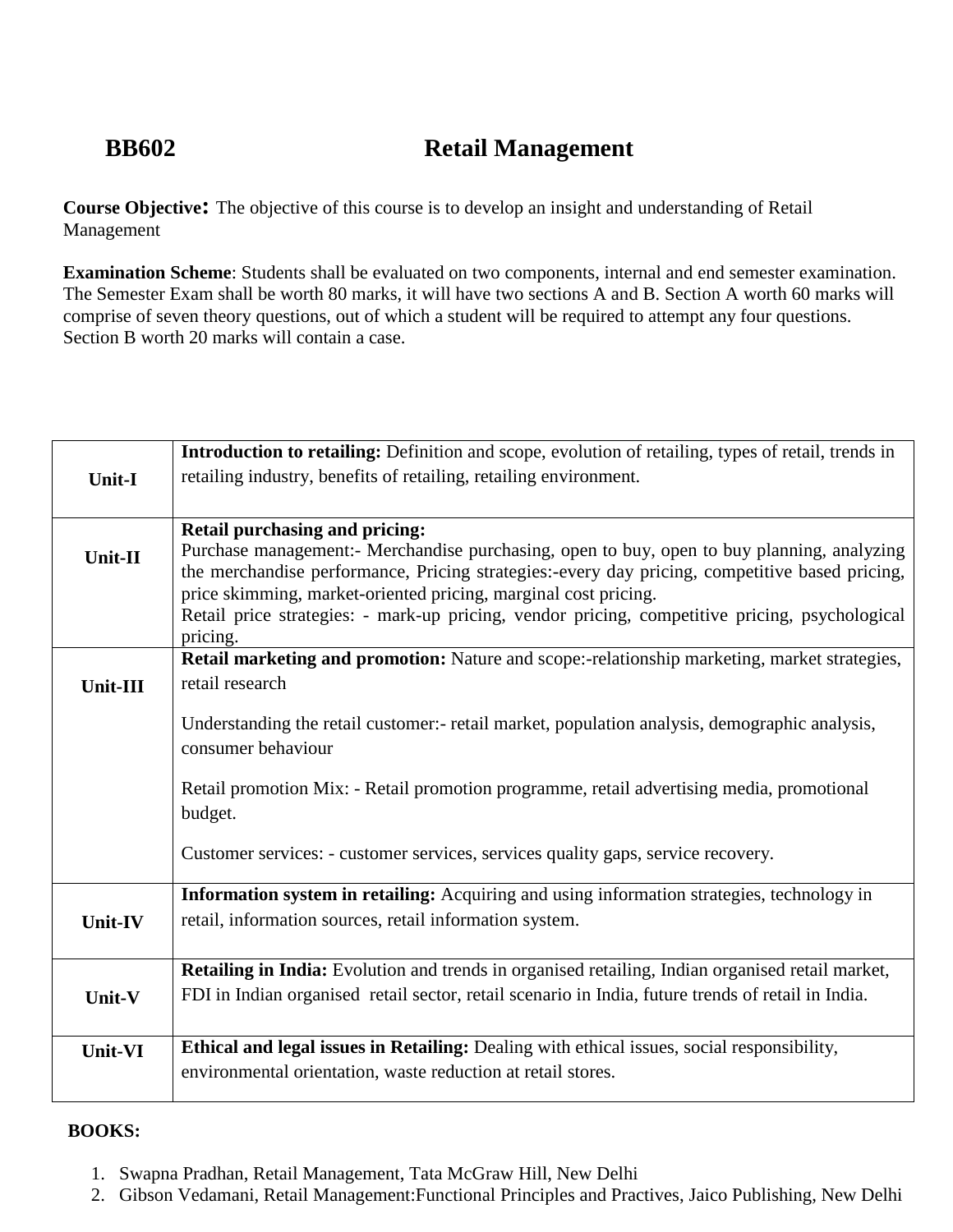# **BB603 Strategic Management**

**Course Objective:** The objective of this course is to develop an insight and understanding of Strategic Management

**Examination Scheme**: Students shall be evaluated on two components, internal and end semester examination. The Semester Exam shall be worth 80 marks, it will have two sections A and B. Section A worth 60 marks will comprise of seven theory questions, out of which a student will be required to attempt any four questions. Section B worth 20 marks will contain a case.

| Unit-I   | <b>Strategic Management: An Introduction</b>                                                                                                                                                                                                                                                                                                                                                                      |
|----------|-------------------------------------------------------------------------------------------------------------------------------------------------------------------------------------------------------------------------------------------------------------------------------------------------------------------------------------------------------------------------------------------------------------------|
|          | Strategic thinking Vs Strategic management Vs Strategic planning, Meaning of strategic<br>management, concept of strategy, policy and strategy, strategy and tactic, Strategy and strategic<br>plan, Nature of strategic plan, nature of strategic decisions, approaches to strategic decision<br>making, levels f strategies, The strategic management process, strategic management: merits and<br>demerits     |
| Unit-II  | <b>Mission, Objectives, Goals and Ethics</b><br>What is mission, concept of goals, Integration of individual and organisation goals: A<br>Challenge, How Objectives are pursued, how are mission and objectives are formulated, why do<br>mission and objective change, vision mission, objectives, goals and Strategy: Mutual<br>relationships, core of strategic management: vision A-must, ethics and strategy |
| Unit-III | <b>External environment: Analysis and appraisal</b>                                                                                                                                                                                                                                                                                                                                                               |
|          | Concept of environment, environmental analysis and appraisal, why environmental scanning and<br>analysis, component of environment, SWOT:A tool of environment analysis, techniques of<br>environmental search and analysis, ETOP: A technique of diagnosis, decision making on<br>environmental information.                                                                                                     |
| Unit-IV  | Organisational change and innovation:-                                                                                                                                                                                                                                                                                                                                                                            |
|          | Planned and unplanned change, causes or forces of organisational change, managing planned<br>change, choosing a change strategy, creativity and innovation in organisations, organisational<br>creativity and innovation process, learning organisation                                                                                                                                                           |
| Unit-V   | <b>Generic competitive strategy:-</b>                                                                                                                                                                                                                                                                                                                                                                             |
|          | Generic vs. competitive strategy, the five generic competitive strategy, competitive marketing<br>strategy option, offensive vs. defensive strategy,                                                                                                                                                                                                                                                              |
|          | <b>Corporate strategy:-</b>                                                                                                                                                                                                                                                                                                                                                                                       |
|          | Concept of corporate strategy, offensive strategy, defensive strategy, scope and significance of                                                                                                                                                                                                                                                                                                                  |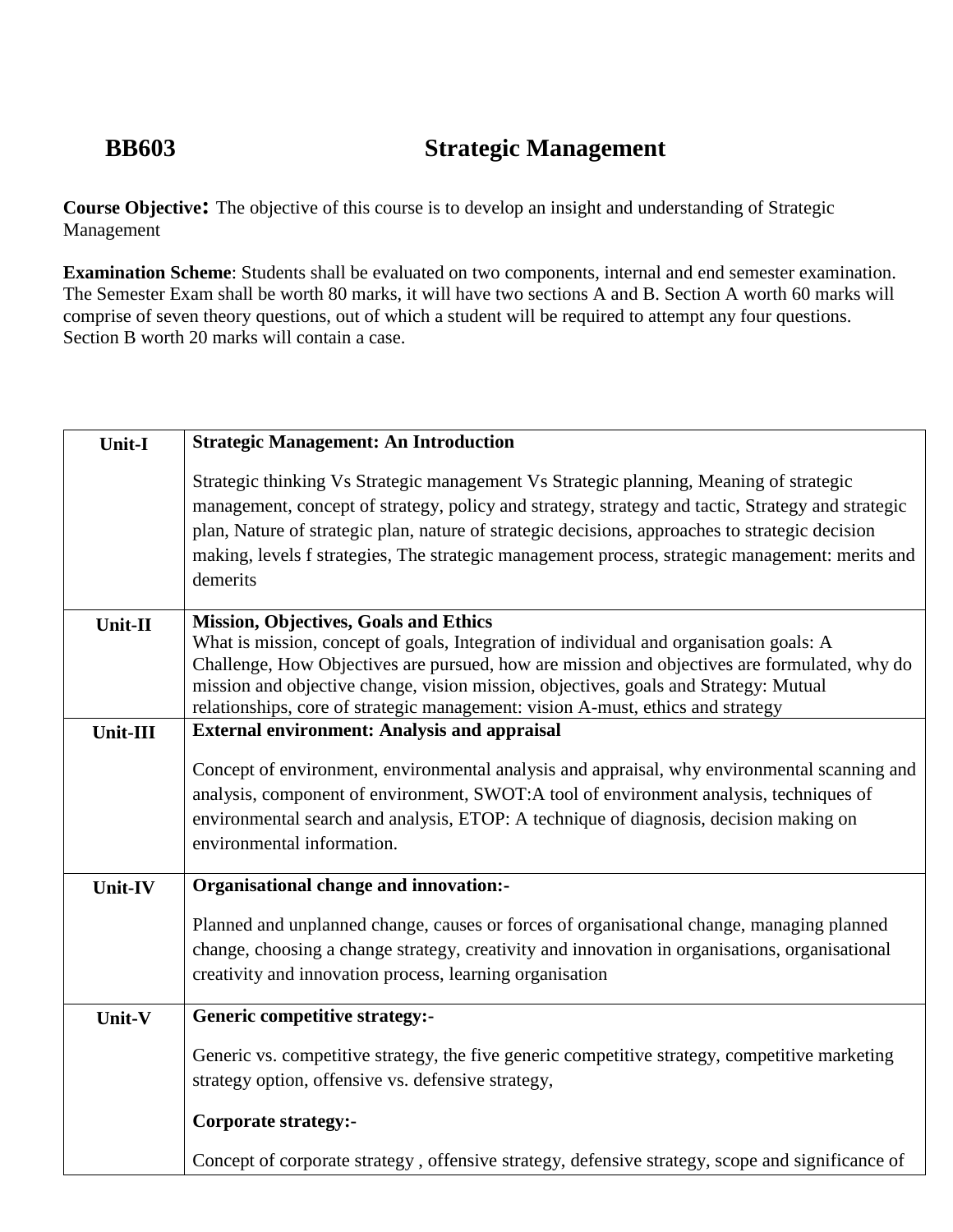|         | corporate strategy                                                                                 |
|---------|----------------------------------------------------------------------------------------------------|
|         |                                                                                                    |
|         |                                                                                                    |
|         |                                                                                                    |
|         |                                                                                                    |
|         |                                                                                                    |
|         |                                                                                                    |
|         | Evaluation of strategy and strategic control, why strategy evaluating, criteria for evaluation and |
|         | the evaluation process, strategic control process, types of external controls.                     |
| Unit-VI | <b>Strategic evaluation and control:-</b>                                                          |

- **1.** Azhar Kazmi, Strategic Management and Business Policy, Tata Mcgraw Hill, New Delhi.
- **2.** Thomas Wheelen, Thomas Hunger, J. David Hunger, Concepts in Strategic Management and Business Policy, Pearson Education, New Delhi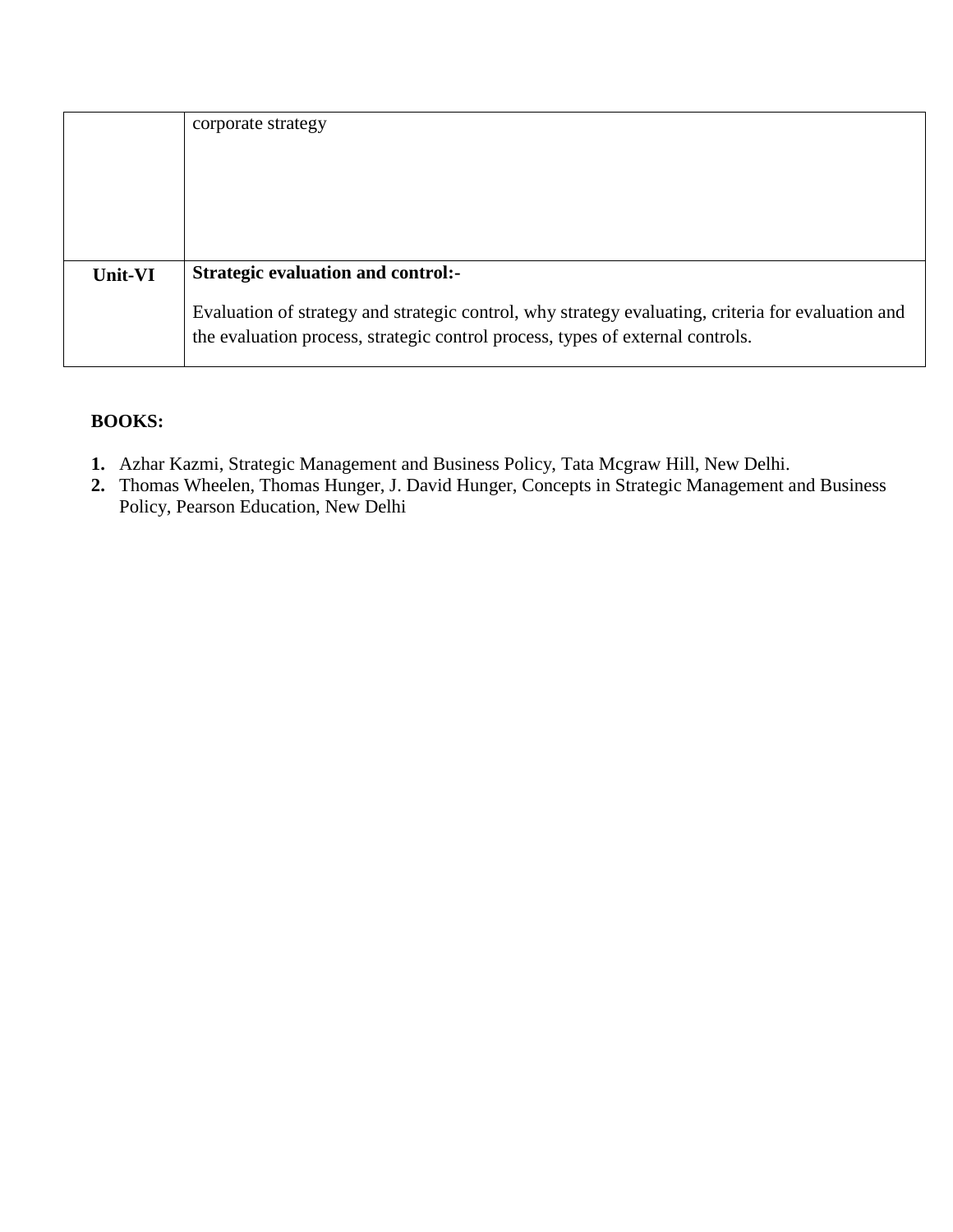# **BB604 Indian Ethos in Management**

**Course Objective:** The objective of this course is to develop an insight and understanding of Indian Ethos in Management

**Examination Scheme**: Students shall be evaluated on two components, internal and end semester examination. The Semester Exam shall be worth 80 marks, it will have two sections A and B. Section A worth 60 marks will comprise of seven theory questions, out of which a student will be required to attempt any four questions. Section B worth 20 marks will contain a case.

|               | Business Ethics: Introduction, Business Ethics and Management, Business Ethics and Moral<br>Obligations; Corporate Social Responsibility; Corporate Governance; Report of the Kumar |
|---------------|-------------------------------------------------------------------------------------------------------------------------------------------------------------------------------------|
| <b>Unit-I</b> | Mangalam Birla Committee on Corporate Governance; Role of Media in Ensuring Corporate                                                                                               |
|               | Governance; Environmental Concerns and Corporations.                                                                                                                                |
|               |                                                                                                                                                                                     |
|               | Ethical Issues related with Advertisement and Marketing; Secular versus Spritual Values in                                                                                          |
| Unit-II       | Management, Work Ethics, Stress at Workplace                                                                                                                                        |
|               |                                                                                                                                                                                     |
|               | Relevance of Values in Management; Gandhian Approach in Management and Trusteeship;                                                                                                 |
| Unit-III      | Social Values and Political Environment                                                                                                                                             |
|               | Indian Ethos: Values and Ethics; Requisites for Ethics Globally                                                                                                                     |
| Unit-IV       |                                                                                                                                                                                     |
|               | A Holistic Management System; Management in Indian Perspective                                                                                                                      |
| Unit-V        |                                                                                                                                                                                     |
|               |                                                                                                                                                                                     |
| Unit -VI      | Social values and business: impact on society on different issues and business participation in                                                                                     |
|               | cultural affairs, democracy judiciary machinery.                                                                                                                                    |

- 1. A.C Fernando, Business Ethics: An Indian Perspective, Pearson Education, New Delhi
- 2. A.C Fernando, Corporate Governance, Pearson Education, New Delhi
- 3. R. Nandagopal, Ajith Sankar, Indian Ethos and Values in Management, New Delhi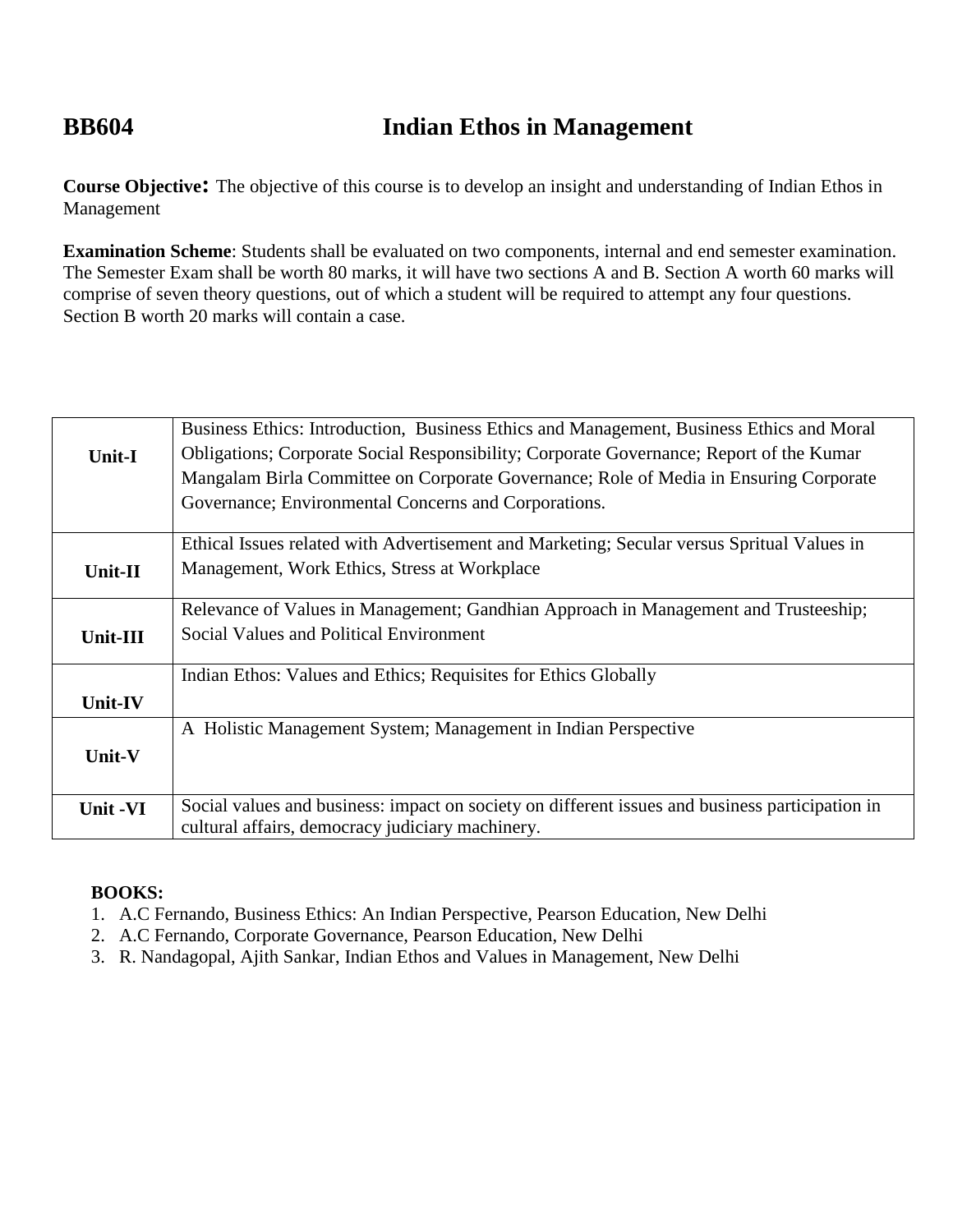## **BB605M Marketing of Services**

**Course Objective:** The objective of this course is to develop an insight and understanding of Marketing of **Services** 

**Examination Scheme**: Students shall be evaluated on two components, internal and end semester examination. The Semester Exam shall be worth 80 marks, it will have two sections A and B. Section A worth 60 marks will comprise of seven theory questions, out of which a student will be required to attempt any four questions. Section B worth 20 marks will contain a case.

| Unit-I   | <b>INTRODUCTION TO SERVICE MARKETING-Meaning, Defination, Characteristics,</b>               |
|----------|----------------------------------------------------------------------------------------------|
|          | Components, Classification of Service Marketing, Factors Leading to a Service Economy.       |
| Unit-II  | <b>SERVICE CONSUMER BEHAVIOUR-</b> Understanding the Service Customer as a Decision          |
|          | Maker, Customer purchase is Associated with Risk, How Service Customers Evaluate the         |
|          | Service, The Service Consumer Decision Process, and The Decision Making Process in the       |
|          | Service Sector, Components of Customer Expectations, Service Satisfaction, Service Quality   |
|          | Dimensions,                                                                                  |
| Unit-III | THE SERVICE DELIVERY PROCESS-Managing Service Encounters, Common Encounter                   |
|          | Situations, Managing Service Encounters for Satisfactory Outcomes, Service Failure, Service  |
|          | Recovery, Process of Service Recovery, Customer Retention and Benefits.                      |
|          |                                                                                              |
| Unit-IV  | STRATEGIC ISSUES IN SERVICE MARKETING-Market Segmentation in the Marketing                   |
|          | of Srevices, Target Marketing, Positioning of Services-How to Create a positioning Strategy, |
|          | Developing and maintaining Demand and Capacity.                                              |
| Unit-V   | <b>CHALLENGES OF SERVICE MARKETING-Marketing Planning for Services, Developing</b>           |
|          | and Managing the Customer Service Function, Developing and Maintaining Quality of Services,. |
| Unit-VI  | RELATIONSHIP MARKETING-The levels of Customer Relationships, Dimensions of a                 |
|          | Relationship, Goal of relationship marketing.                                                |
|          |                                                                                              |

- 1. Zeithmal, Bitner,Service Marketing (SIE), Tata Mcgraw Hill, New Delhi
- 2. Harsh V. Verma, Services Marketing, Pearson Education, New Delhi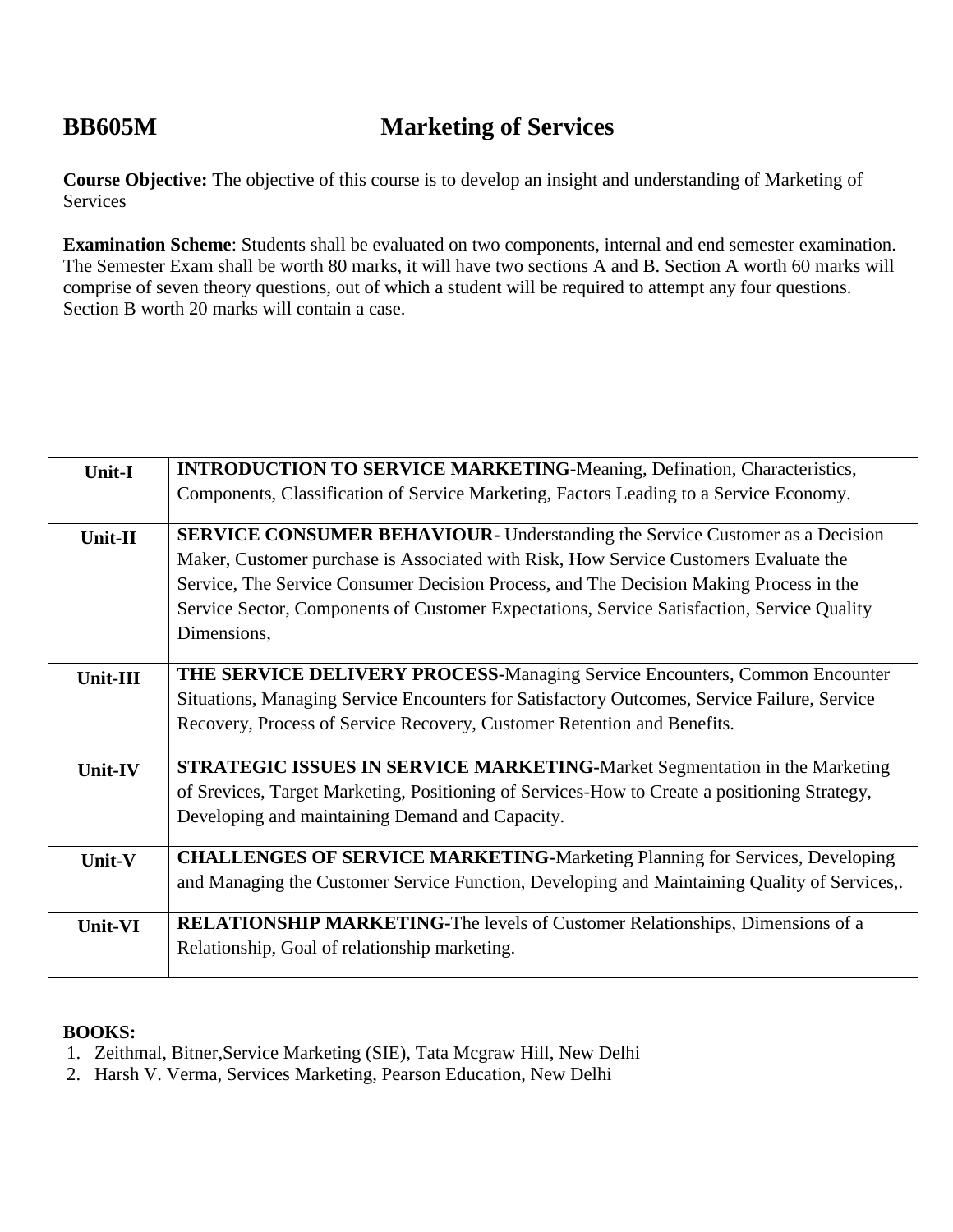## **BB606M Consumer Behaviour**

**Course Objective:** The objective of this course is to develop an insight and understanding of Consumer Behaviour

**Examination Scheme**: Students shall be evaluated on two components, internal and end semester examination. The Semester Exam shall be worth 80 marks, it will have two sections A and B. Section A worth 60 marks will comprise of seven theory questions, out of which a student will be required to attempt any four questions. Section B worth 20 marks will contain a case.

| Unit-I         | Introduction and concept:-Introduction market strategy and consumer behaviour, Market                                                                                                |
|----------------|--------------------------------------------------------------------------------------------------------------------------------------------------------------------------------------|
|                | Analysis, consumer decision process.                                                                                                                                                 |
|                |                                                                                                                                                                                      |
| Unit-II        | Culture and consumer behaviour: - Meaning of culture, Characteristics of culture, function of                                                                                        |
|                | culture. types of culture, Cross-cultural consumer analysis:- cross cultural marketing objectives,                                                                                   |
|                | Basic areas for cross-cultural marketing, problem in cross cultural marketing.                                                                                                       |
|                | Motivation and consumer behaviour: - Introduction, motives and motivation, positive or                                                                                               |
|                | negative motivation, Consumer motives:- personal ,social motives, Involvement:-types of                                                                                              |
|                | involvement, measuring involvement, values, values and attitudes, means and end chain model.                                                                                         |
| <b>Unit-IV</b> | Perception and consumer behavior:- Introduction, of groups, advantages and disadvantage of<br>groups, reference group, types of reference group, social class and consumer behavior- |
|                | Introduction social class categorization, social class life style and buying behavior, social class                                                                                  |
|                | and market segmentation, social factors, social class and consumer behavior.                                                                                                         |
| Unit-V         | Perception and consumer behaviour: - Introduction, meaning, nature, Importance and limitation                                                                                        |
|                | of perception, Barriers to accurate perception, Sensation, perception of values, perception of                                                                                       |
|                | process.                                                                                                                                                                             |
|                | Determining consumer buying Behaviour:-Consumer purchase decision, types of decision, types                                                                                          |
|                | of decision behaviour, buying stage and situational influence, models of consumer behaviour-                                                                                         |
|                | Economic model, learning model, sociological model, Howard Sheth model of buying.                                                                                                    |
| Unit-VI        | Attitude and consumer behaviour:- Meaning of attitude, nature and characteristics of attitude,                                                                                       |
|                | types of attitude, learning of attitude, sources of influence on attitude formation, Model of                                                                                        |
|                | attitude-Tricomponent attitude model, multiattribute attitude model,                                                                                                                 |
|                | Consumer decision making process:- Introduction, levels of consumer decision ,consumer                                                                                               |
|                | information processing model , Hierarchy of effects model.                                                                                                                           |
|                |                                                                                                                                                                                      |
|                |                                                                                                                                                                                      |
|                |                                                                                                                                                                                      |
|                |                                                                                                                                                                                      |

- **1.** Ramneek Kapoor, Consumer Behaviour: Text and Cases, Tata McGraw Hill, New Delhi
- **2.** Ramanuj Majumdar, Consumer Behaviour, PHI Learning, New Delhi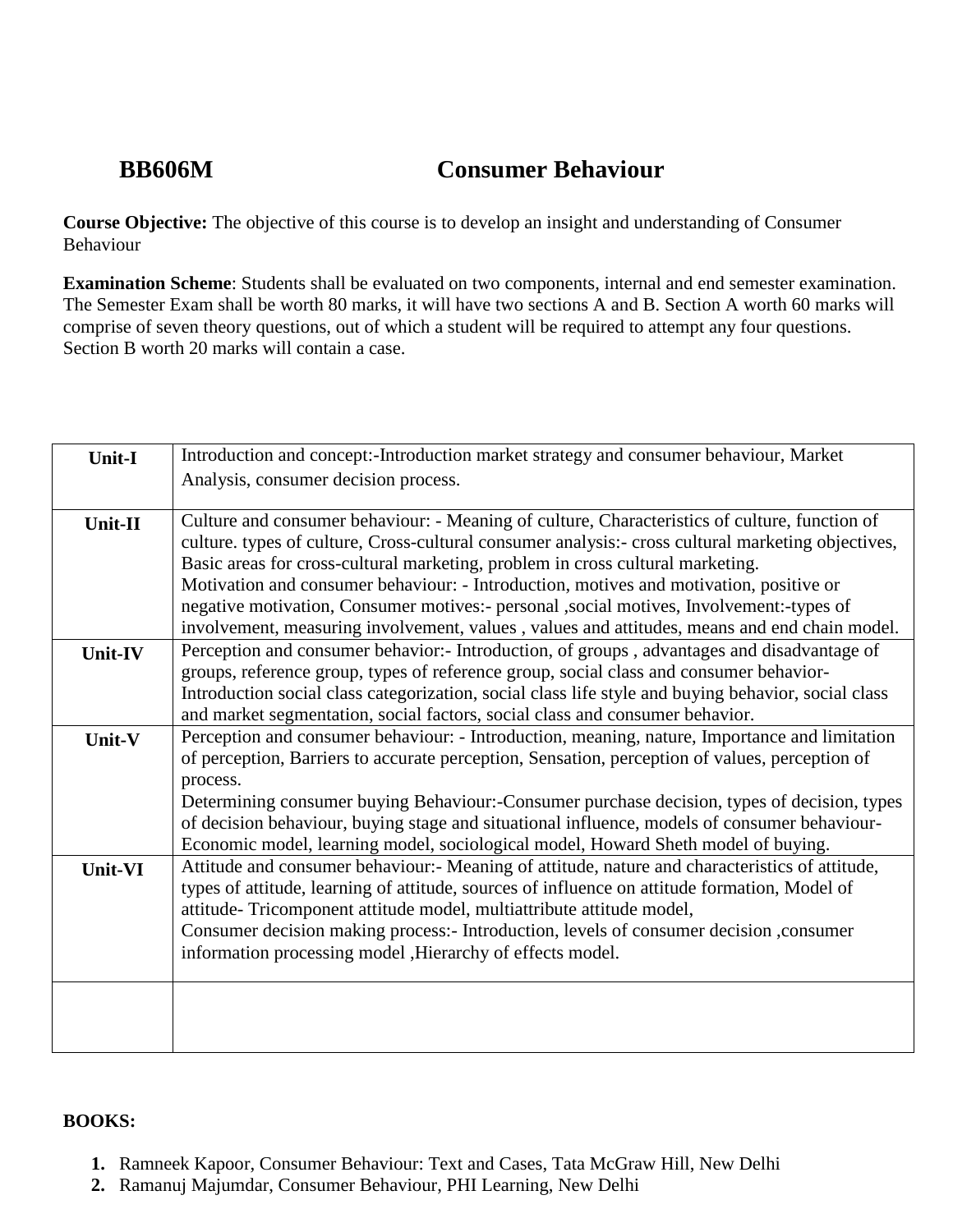# **BB605F Merchant Banking and Financial Services**

**Course Objective:** The objective of this course is to develop an insight and understanding of Merchant Banking and Financial Services

**Examination Scheme**: Students shall be evaluated on two components, internal and end semester examination. The Semester Exam shall be worth 80 marks, it will have two sections A and B. Section A worth 60 marks will comprise of seven theory questions, out of which a student will be required to attempt any four questions. Section B worth 20 marks will contain a case.

| <b>Unit-I</b>  | <b>Merchant Banking:</b> Nature and scope of Merchant Banking - Regulation of Merchant Banking      |
|----------------|-----------------------------------------------------------------------------------------------------|
|                | Activity - overview of current Indian Merchant Banking scene - structure of Merchant Banking        |
|                | industry - primary Markets in India and Abroad - - professional Ethics and code of conduct -        |
|                | current Development.                                                                                |
| $Unit-II$      | Financial Services: Meaning and Definition, Role of Financial Services in a financial system.       |
|                | <b>Leasing:</b> Meaning and features. Introduction to equipment leasing: Types of Leases, Evolution |
|                | of Indian Leasing Industry.                                                                         |
|                | Legal Aspects of Leasing: present Legislative Framework.                                            |
|                | Hire purchase: concept and characteristics of Hire purchase. Difference between hire purchase       |
|                | and leasing.                                                                                        |
| Unit-III       | Factoring: concept, nature and scope of Factoring - Forms of Factoring - Factoring vis-à-vis        |
|                | Bills Discounting - Factoring vis-à-vis credit Insurance Factoring vis-à-vis Forfeiting-            |
|                | Evaluation of a Factor - Evaluation of Factoring - Factoring in India current Developments.         |
| Unit-IV        | Securitization / Mortgages: Meaning, nature and scope of securitization, securitization as a        |
|                | Funding Mechanism, securitization of Residential Real Estate - whole Loans - Mortgages -            |
|                | Graduated-payment.                                                                                  |
| Unit-V         | <b>Depository:</b> Meaning, Evolution, Merits and Demerits of Depository.<br>Process of             |
|                | Dematerialization and Dematerialization. Brief description of NSDL and CDSL.                        |
|                |                                                                                                     |
| <b>Unit-VI</b> | <b>Security Brokerage:</b> Meaning of Brokerage, types of brokers. Difference between broker and    |
|                | jobber. SEBI Regulations relating to brokerage business in India.                                   |

- 1. S. Gurusamy, Merchant Banking and Financial Services, TataMcgraw Hill, New Delhi
- 2. Madhu Vij, Swati Dhawan, Merchant Banking and Financial Services, TataMcgraw Hill, New Delhi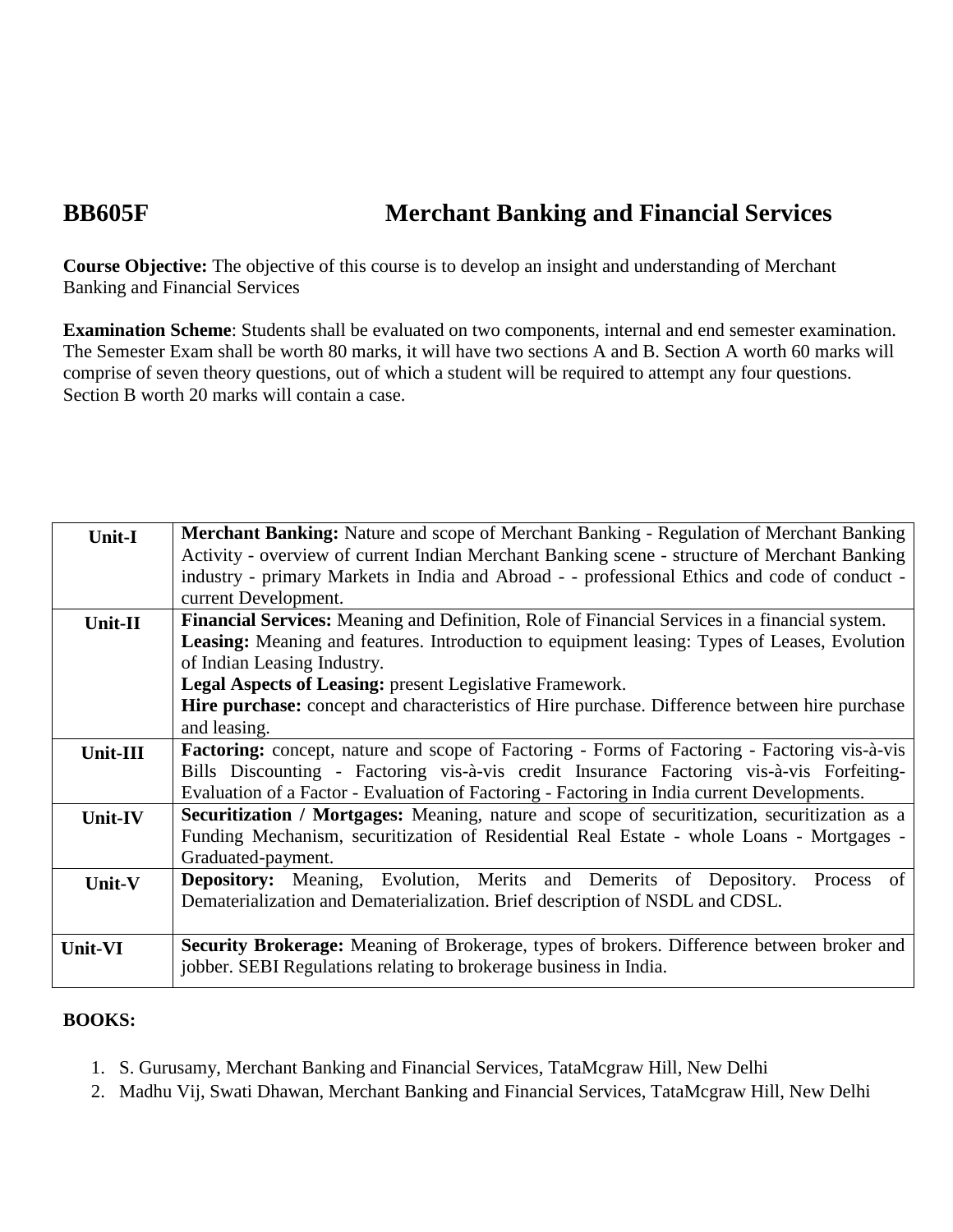# **BB606F International Finance**

**Course Objective:** The objective of this course is to develop an insight and understanding of International Finance.

**Examination Scheme**: Students shall be evaluated on two components, internal and end semester examination. The Semester Exam shall be worth 80 marks, it will have two sections A and B. Section A worth 60 marks will comprise of seven theory questions, out of which a student will be required to attempt any four questions. Section B worth 20 marks will contain a case.

| Unit-I   | Introduction: International Trade, Its Importance, Theories of International Trade-Theory     |
|----------|-----------------------------------------------------------------------------------------------|
|          | Comparative Costs, Classical Theory, Absolute Advantage, Hecksher-Ohlin Theory, Free Trade    |
|          | V/S Protection- Barriers To Foreign Trade, Tariff And Non-Tariff Barriers.                    |
| Unit-II  | Balance of Payment: Meaning Of BOP, Components Of BOP, Importance Of BOP, Meaning Of          |
|          | Deficit And Surplus, Equilibrium, Disequilibrium And Adjustments, Methods Of Correcting       |
|          | Disequilibrium, Accounting Principles In BOP.                                                 |
| Unit-III | Foreign Exchange Markets: Defining Foreign Exchange Market, Its Structure, Settlement System, |
|          | Exchange Rate, Participants, Understanding SPOT And Forward Rates, Foreign Exchange           |
|          | Quotations, Premium And Discount In Forward Market, Cross Rates, Inverse Rates And            |
|          | Arbitrage                                                                                     |
| Unit-IV  | Exchange Rate Determination: Determination Under Gold Standard And Paper Standard, Factors    |
|          | Affecting Exchange Rates, Purchasing Power Parity Theory, Demand And Supply Theory,           |
|          | Equilibrium Rate Of Exchange, Fluctuating V/S Fixed Exchange Rates, Exchange Control,         |
|          | Objectives Of Exchange Control.                                                               |
| Unit-V   | Instruments: ADR, GDR, Euro Currencies, International Commercial Papers.                      |
|          |                                                                                               |
|          |                                                                                               |
| Unit-VI  | International Financial Institutions: Introduction To IMF, Its Importance, Functions and      |
|          | Significance.                                                                                 |

## **Books:**

1. V.A.Avadhani, "International Finance", Edition, Himalaya Publication., Mumbai

2.P.G.Apte, "International Financial Market", Tata Mc Graw Hill, New Delhi

3.A.K.Seth, "International Financial Management", Galgotia Publications, New Delhi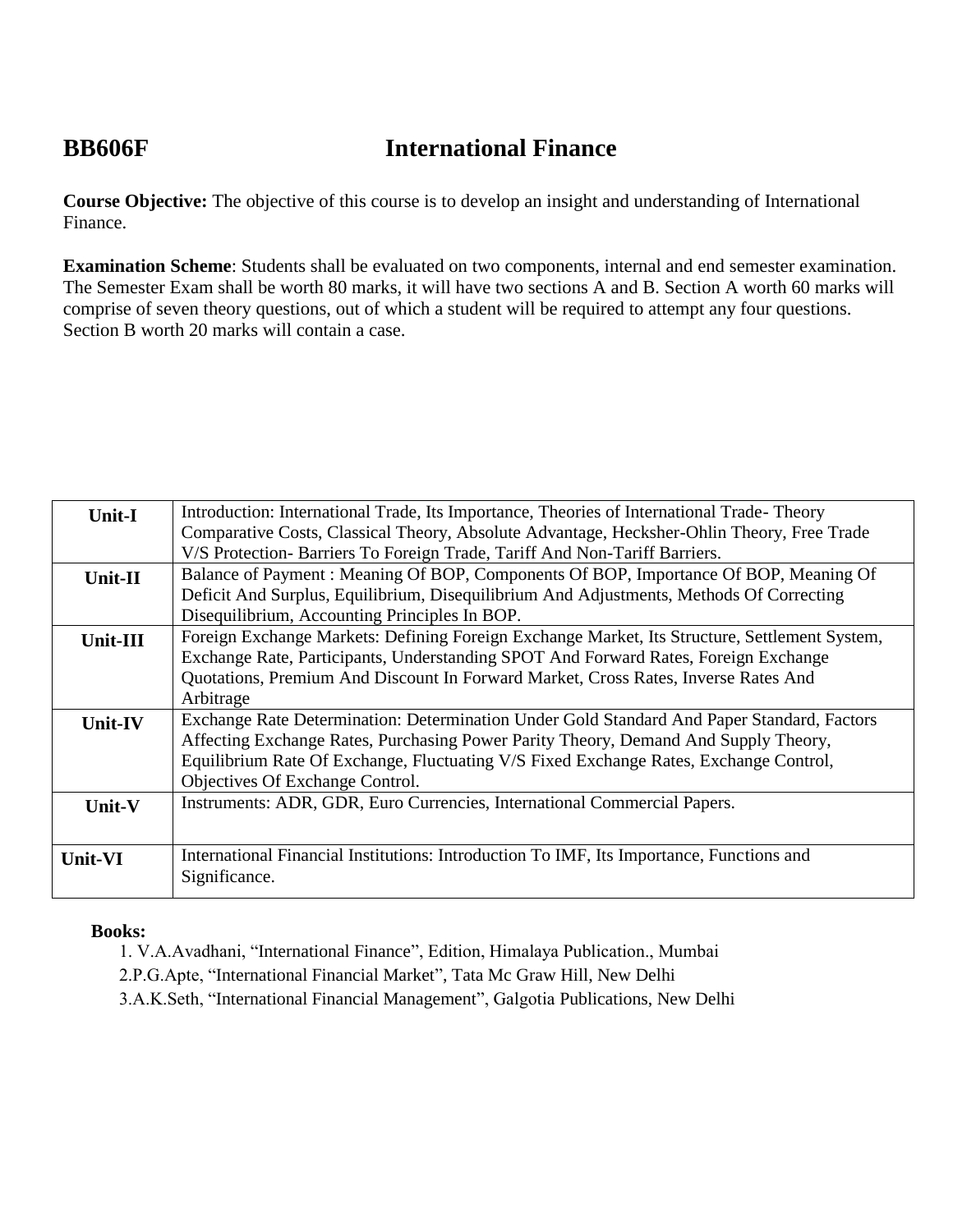# **BB605H Performance Management**

**Course Objective:** The objective of this course is to develop an insight and understanding of Performance Management

**Examination Scheme**: Students shall be evaluated on two components, internal and end semester examination. The Semester Exam shall be worth 80 marks, it will have two sections A and B. Section A worth 60 marks will comprise of seven theory questions, out of which a student will be required to attempt any four questions. Section B worth 20 marks will contain a case.

| Unit-I         | <b>Performance Appraisal</b> – Conceptual framework, Definition of performance appraisal,    |
|----------------|----------------------------------------------------------------------------------------------|
|                | Objectives of performance appraisal, Process of performance appraisal, Importance of         |
|                | performance appraisal.                                                                       |
|                |                                                                                              |
| Unit-II        | Performance Management System - Concept of performance management, Definition of             |
|                | Performance management, Purposes of performance management, Elements of performance          |
|                | management, Performance Appraisal v/s Performance Management, Designing a Performance        |
|                | Management System.                                                                           |
|                |                                                                                              |
| Unit-III       | Behavioural Performance Management- Definition of Learning, Learning Theories,               |
|                | Principles of Learning, Role of Organizational Reward Systems, Behavioural Performance       |
|                | Management and OB Modification.                                                              |
|                |                                                                                              |
| <b>Unit-IV</b> | Potential Appraisal and HRD- Conceptual framework, Meaning and Definition of Potential       |
|                | Appraisal, Objectives of Potential Appraisal, Potential Appraisal and Performance Appraisal, |
|                | Concept of HRD, Objectives and challenges of HRD, HRD Mechanisms and HRD outcomes.           |
| Unit-V         | Competency Analysis and Competency Mapping-Meaning and definition of Competency,             |
|                | Concept of competency Analysis, Approaches to Competency analysis, Competency Mapping,       |
|                | Need Development and assessment of Competency Models, Competency and Performance,            |
|                | Tools to identify the competencies of the Employees.                                         |
|                |                                                                                              |
| Unit-VI        | Performance counselling-Introduction to Performance counselling, Concept of Performance      |
|                | Counselling, Principles of Performance Counselling, Performance Counselling skill.           |
|                |                                                                                              |

- 1. T.V. Rao, Performance Management and Appraisal Systems, Sage Publications, New Delhi
- 2. Rober Bacal, Performance Management, Tata McGraw Hill, New Delhi